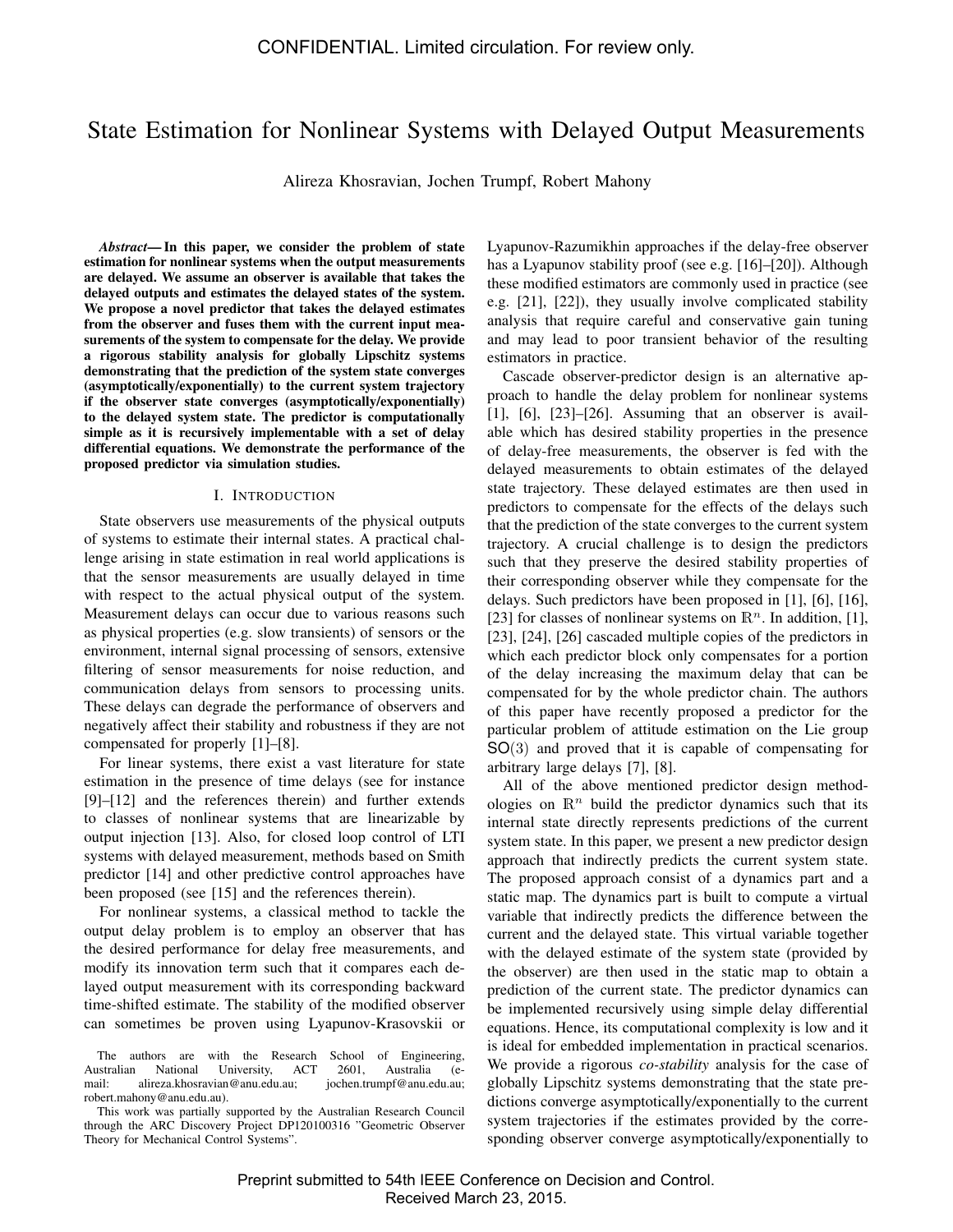the delayed system state. Moreover, we provide a lower bound for the convergence rate of the predictor as a function of the Lipschitz constant of the system and the amount of delay. We demonstrate the superior performance of the proposed methodology over a Lyapunov-Krasovskii approach via numerical simulations.

The structure of the paper is as follows. Background and problem formulation is given in Section II. We discuss the predictor-observer approach in Section III where we propose the predictor and prove its co-stability. Performance of the proposed methodology is demonstrated via simulations in Section IV and a brief conclusion is given in Section V.

#### II. PROBLEM FORMULATION

Consider the system

$$
\dot{x}(t) = f(x(t), u(t)), \qquad x(0) = x_0 \tag{1}
$$

where  $x \in \mathbb{R}^n$  is the internal state and  $u \in \mathbb{R}^m$  is the input. Denote the outputs of the system by  $y(t) = h(x(t)) \in \mathbb{R}^m$ . The problem that we consider in this paper is to estimate the current state  $x(t)$  when the measurements of the output are delayed such that the output measurement at time  $t$  is  $y(t - \tau) = h(x(t - \tau))$  for some known constant delay  $\tau \geq 0$ , but delay-free measurements of the input  $u(t)$  are available. We impose the following assumption.

*Assumption 1:* If the current output measurements  $y(t) =$  $h(x(t))$  are available without any delay, a time-invariant<sup>1</sup> state observer with the desired performance is available that provides estimates of  $x(t)$ .

Using Assumption 1, we can re-interpret the problem formulation as follows. Assuming that an observer with the desired performance is available when output measurements are delay-free, we aim to propose an estimation algorithm that exhibits the same desired performance when the output measurements are delayed.

#### III. OBSERVER-PREDICTOR APPROACH

The approach that we take to solve the problem discussed in Section II is to combine the observer of Assumption 1 with a predictor in an *observer-predictor* arrangement (see Fig. 1). We inject the delayed output measurements  $y(t-\tau)$ together with the delayed input measurements  $u(t - \tau)$  into the observer in order to obtain estimates  $\hat{x}^{\tau}(t)$  of  $x(t-\tau)$ , noting that the convergence of  $\hat{x}^{\tau}(t)$  to  $x(t-\tau)$  with the desired performance is ensured due to the assumed timeinvariance property of the observer. We inject  $\hat{x}^{\tau}(t)$  into the predictor, whose role is to use the information of the input signal  $u(t)$  in order to compute how much the state has changed in the period  $t-\tau$  to t and use the result of this computation together with the estimate  $\hat{x}^{\tau}(t)$  to provide a prediction of the current state, denoted by  $x^p(t) \in \mathbb{R}^n$ . In this paper, we focus only on the predictor part as the observer is assumed to be known *a priori*.

<sup>1</sup>Time-invariant is in the sense of considering the system inputs and outputs altogether as the input of the observer and considering the state estimate as the output of the observer.



Fig. 1. Illustration of observer-predictor arrangment.

We propose the following predictor

$$
\dot{\delta}(t) = f(\hat{x}^{\tau}(t) + \delta(t) - \delta(t - \tau), u(t)), \quad t \ge \tau \quad (2)
$$
  

$$
x^{p}(t) = \hat{x}^{\tau}(t) + \delta(t) - \delta(t - \tau), \quad t \ge \tau \quad (3)
$$

$$
(t) = \hat{x}^{\tau}(t) + \delta(t) - \delta(t - \tau), \quad t \ge \tau
$$
 (3)

where  $\delta(t) \in \mathbb{R}^n$  is the internal state of the predictor which is obtained using the delay differential equation (2) with an arbitrary initial condition  $\delta|_{[0,\tau[} = \delta_0|_{[0,\tau[}$ . Although the dynamics of the predictor  $(2)-(3)$  is a delay differential equation, it can be easily implemented *recursively* using a memory buffer that stores the trajectory of  $\delta(t)$  at least for  $\tau$  seconds. This makes the predictor ideal for embedded applications where computational load is important.

In the observer-predictor arrangement, the trajectory of the predicted state  $x^p(t)$  inherently depends on the trajectory of the observer  $\hat{x}^{\tau}(t)$ . Hence, rather than discussing the prediction error  $|x^p(t) - x(t)|$  independently, we need to discuss how the prediction error depends on the delayed estimation error of the corresponding observer, i.e. on  $\hat{x}^{\tau}(t) - x(t-\tau)$ . The next theorem shows that the state prediction error can be bounded in terms of the delayed estimation error of the observer. We need the following assumption to present the Theorem.

*Assumption 2:*  $f$  is globally Lipschitz with respect to  $x$ , that is there exists a constant  $0 < L \in \mathbb{R}$  such that  $|f(x_1, u) - f(x_2, u)| \le L|x_1 - x_2|$  for all  $x_1, x_2 \in \mathbb{R}^n$ and all  $u \in \mathbb{R}^m$  where |.| denotes the Euclidean norm on  $\mathbb{R}^n$ .

*Theorem 1:* Consider the predictor (2)-(3) for system (1) and suppose that Assumption 2 holds. Suppose moreover that a constant  $\sigma > 0$  exists such that

$$
L\frac{\exp(\sigma\tau) - 1}{\sigma} < 1. \tag{4}
$$

Then, for all  $t \geq \tau$  we have

$$
|x^{p}(t) - x(t)| \leq \tag{5}
$$
  
\n
$$
A \sup_{\tau \leq s \leq t} \left( \exp(\sigma(s-t)) |\hat{x}^{\tau}(s) - x(s-\tau)| \right) + B \exp(-\sigma t)
$$

where the constants A and B are  $A = \frac{\sigma}{\sigma - L(\exp(\sigma \tau) - 1)}$  and  $B = \sup_{s \to s} (\exp(\sigma s) |x^p(s) - x(s)|).$  $0 < s < \tau$ 

Proof of Theorem 1 is given in the appendix. Note that, using Assumption 2, it is straight-forward to show the solutions of the delay differential equation (2) are unique and exist for all  $t \geq \tau$  [27]. Inequality (4) imposes an upper bound on the amount of delay for which the proposed observerpredictor methodology works. This upper bound is reversely related to the Lipschitz constant  $L$  of the system. According to the inequality (5), the total prediction error  $|x^p(t)$  –  $x(t)$  comprises two terms. The term A sup  $(\exp(\sigma(s$ τ≤s≤t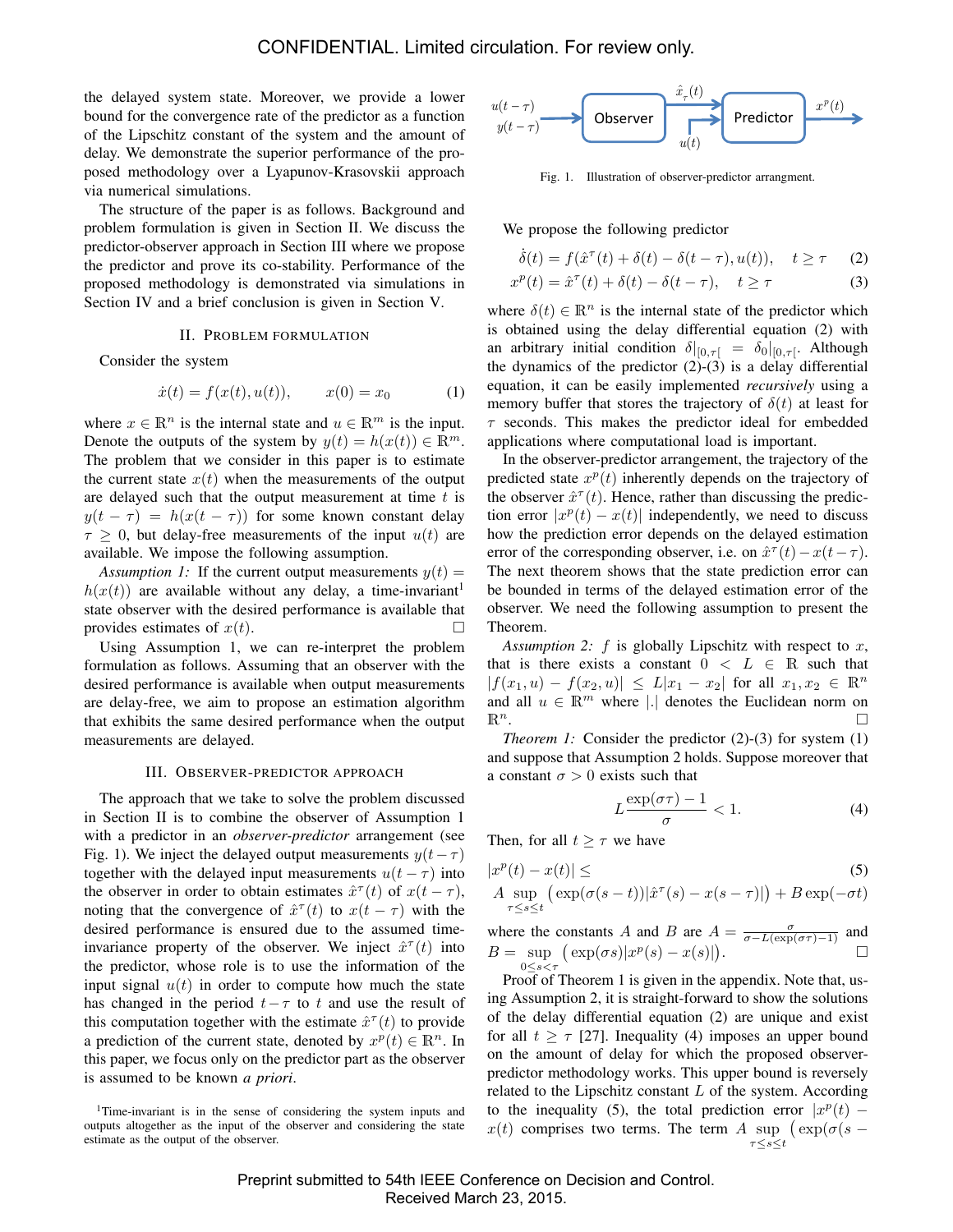$(t)|\hat{x}^{\tau}(s) - x(s - \tau)|$  represents the effect of the observer error and the term  $B \exp(-\sigma t)$  represents the error due to the mismatch between the initial condition of the predictor and the system. The error due to the initial condition vanishes as time goes to infinity. Ideally, we would like that  $|x^p(t) - x(t)|$ remains bounded and converges asymptotically/exponentially to zero if  $|\hat{x}^{\tau}(t) - x(t - \tau)|$  is bounded and converges asymptotically/exponentially to zero. The following definitions formalize this notion.

*Definition 1:* A predictor is called co-stable if  $|x^p(t)$  –  $x(t)$  is bounded provided that  $|\hat{x}^{\tau}(t) - x(t-\tau)|$  is bounded. The predictor is called asymptotically (resp. exponentially) co-stable if it is co-stable and  $|x^p(t) - x(t)|$  converges asymptotically (resp. exponentially) to zero provided that  $|\hat{x}^{\tau}(t) - x(t - \tau)|$  converges asymptotically (resp. exponentially) to zero.

Note that exponential co-stability of a predictor *does not* generally imply its asymptotic co-stability. The following corollary shows that the predictor (2)-(3) satisfies the above defined co-stability properties.

*Corollary 1:* Under the assumptions of Theorem 1, the predictor (2)-(3) is both asymptotically and exponentially costable. Moreover, if  $\hat{x}^{\tau}(t)$  converges to  $x(t-\tau)$  exponentially with convergence rate  $\alpha > 0$ , then a lower bound for the convergence rate of  $x^p(t)$  to  $x(t)$  is given by  $\min(\sigma, \alpha)$ where  $\sigma$  is given in Theorem 1.

Proof of Corollary 1 is given in the appendix. The convergence rate of  $x^p(t)$  to  $x(t)$  depends on both the convergence rate of the observer and also on the variable  $\sigma$  defined in Theorem 1. The variable  $\sigma$  roughly represents the convergence rate due to the predictor part in the observer-predictor arrangement. Using (4), one obtains  $\tau \leq \frac{1}{\sigma} \ln(1 + \frac{\sigma}{L})$ . Given a system with a Lipschitz constant  $L$ , this inequality provides a lower bound for the maximum delay for which the convergence rate  $\sigma$  can be achieved. Defining  $\bar{\tau}$  :=  $\frac{1}{\sigma}$ ln(1 +  $\frac{\sigma}{L}$ ),  $\bar{\tau}$  versus  $\sigma$  is illustrated in Fig. 2 for different values of the Lipschitz constant L. According to Fig. 2, larger delays yield slower convergence rates of the predictor. For  $\bar{\tau} \to 0$  we have  $\sigma \to \infty$ . This is because for zero delay the term  $\delta(t) - \delta(t - \tau)$  in (3) equals to zero and hence the predictor does not contribute to the trajectory of  $x^p(t)$ . The maximum amount of delay (determined by Theorem 1) for which the predictor remains co-stable is obtained by computing  $\bar{\tau}$  for  $\sigma$  close to zero. This maximum delay is given by  $\bar{\tau}_{\text{max}} = \lim_{\sigma \to 0^+} \ln(1 + \frac{\sigma}{L}) = \frac{1}{L}$ . In practice, this is a lower bound for the maximum delay since the inequality (4) is just a sufficient condition for the co-stability of the predictor (see Section IV).

*Remark 1:* Defining  $\eta(t) := \delta(t) - \delta(t - \tau)$ , the predictor dynamics (2)-(3) can be rewritten as

$$
\dot{\eta}(t) = f(\hat{x}^{\tau}(t) + \eta(t), u(t)),
$$
\n
$$
- f(\hat{x}^{\tau}(t-\tau) + \eta(t-\tau), u(t-\tau)), \quad t \ge \tau
$$
\n
$$
x^{p}(t) = \hat{x}^{\tau}(t) + \eta(t), \quad t \ge \tau.
$$
\n(7)

In an ideal condition where there is no input noise, there is no important difference between implementing the predictor



Fig. 2. Maximum delay  $(\bar{\tau})$  versus the convergence rate of predictor  $(\sigma)$ .

either based on  $(2)-(3)$  or  $(6)-(7)$ . However, when the input  $u(t)$  is disturbed with measurements noise, this noise is accumulated in the variable  $n(t)$  as we continue integrating the dynamics  $(6)$ . A practical advantage of  $(2)-(3)$  is that the effect of the measurement noise is canceled via the term  $\delta(t) - \delta(t - \tau)$  and does not accumulate in the variable  $\delta(t)$ during the integration of dynamics (2). Hence, the quality of the prediction  $x^p(t)$  of (2)-(3) degrades less than the corresponding prediction provided by (6)-(7) in the presence of input noise.

The above discussion can be repeated by differentiating  $x^p(t)$  of (2) to obtain the following predictor.

$$
\dot{x}^p(t) = \dot{\hat{x}}^{\tau}(t) + f(x^p(t), u(t)) - f(x^p(t-\tau), u(t-\tau)),
$$
\n(8)

for all  $t \geq \tau$ . The difference here is that this dynamics depends on  $\dot{x}^{\tau}(t)$  (rather than  $\hat{x}^{\tau}(t)$  directly) and hence the information of the initial condition of the dynamics is lost during differentiation. One can add an innovation term to the dynamics (8) in order to stabilize it to the trajectory  $x^p(t)$  of (2)-(3). This is in fact what the predictor of [1, Eq. (3.8)] does. Consequently, it is evident that the predictions of the current state by [1, Eq. (3.8)] exponentially converge to the predictions provided by our proposed predictor (2)- (3). Note that [1, Eq. (3.8)] uses an integral innovation term that is not immediately implementable recursively unless one implements this term based on a differential equation. Similar to the discussions provided earlier, the noise characteristics of the predictor  $(2)-(3)$  is superior to [1, Eq.  $(3.8)$ ] because of the noise cancellation effect due to the term  $\delta(t) - \delta(t - \tau)$ .  $\Box$ 

*Remark 2:* In ideal conditions where the input measurements are noise-free, it is possible to show that the solution  $\delta(t)$  of the delay differential equation (2) is bounded for all  $t \geq \tau$ . In practice, when measurement noise exists, the amplitude of  $\delta(t)$  might grow larger and larger due to the integration of the input noise. This might cause numerical errors when computing the prediction  $x^p(t)$  using (3) since the term  $\delta(t) - \delta(t - \tau)$  might remain bounded while  $\delta(t)$ and  $\delta(t - \tau)$  both grow very large. For the particular case where the system dynamics is invariant, a periodic resetting technique has been proposed in [8, Lemma 1] to keep the trajectories of  $\delta(t)$  bounded while maintaining the costability of the predictor. An alternative method is to use feedback in the predictor dynamics (2) to keep its trajectories bounded in the presence of input noise. In the general case

Preprint submitted to 54th IEEE Conference on Decision and Control. Received March 23, 2015.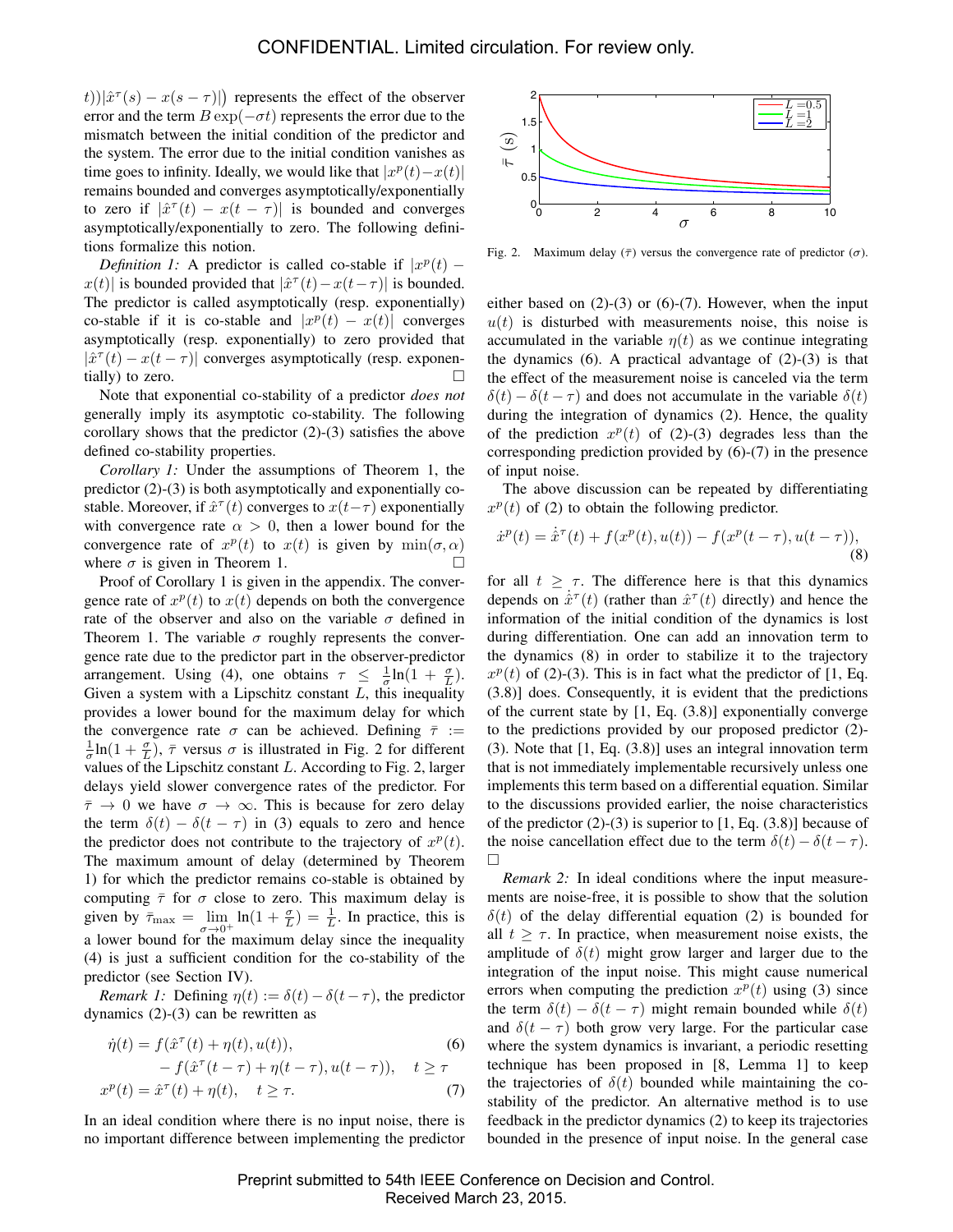where the underlying system does not have any particular invariance, this remains an open question for future research. Note that a similar boundedness issue also occurs in the predictor proposed in [1, Eq. (3.8)] if the corresponding integral terms are recursively computed using differential equations.  $\Box$ 

## IV. SIMULATIONS

In this section, we provide numerical simulations to compare the performance of the proposed observer-predictor approach with the Lyapunov-Krasovskii method proposed in [18]. As in [18, Section 4], we consider the following system.

$$
\dot{x}_1(t) = c_1 x_2(t) - l_1 x_1(t), \tag{9a}
$$

$$
\dot{x}_2(t) = c_2 \sin(x_2(t)) + c_3 \cos(x_2(t)) + c_4 u(t), \quad (9b)
$$

$$
y(t - \tau) = x_1(t - \tau) \tag{9c}
$$

When the output measurement delay  $\tau$  is zero, the system (9) belongs to a class of uniformly observable systems for which various observer design methods are available in the literature (see e.g. [28]–[31]). We employ the observer design methodology of  $[28]^2$  to obtain an observer and then feed the resulting observer with the delayed measurement (9c) and the delayed input to estimate the delayed state  $x(t - \tau) =$  $[x_1(t - \tau), x_2(t - \tau)]^{\top}$  as follows.

$$
\begin{bmatrix}\n\dot{\hat{x}}_1^{\tau}(t) \\
\dot{\hat{x}}_2^{\tau}(t)\n\end{bmatrix} = \begin{bmatrix}\nc_1 \hat{x}_2^{\tau}(t) - l \hat{x}_1^{\tau}(t) \\
c_2 \sin(\hat{x}_2^{\tau}(t)) + c_3 \cos(\hat{x}_2^{\tau}(t)) + c_4 u(t - \tau)\n\end{bmatrix} - \text{diag}(\theta, \theta^2) S^{-1} C^{\top}(\hat{x}_1^{\tau}(t) - y(t - \tau))
$$
\n(10)

where  $\theta > 1$  and  $\mathbb{R}^{2 \times 2} \ni S = S^{\top} > 0$  are observer gains and  $C = [1, 0]$ . With appropriate choices of observer gains, globally exponential convergence of  $\hat{x}^{\tau}(t)$  to  $x(t-\tau)$  is proved in [28]. We feed the estimate  $\hat{x}^{\tau}(t)$  into the predictor (2)-(3) to obtain the prediction of the current state  $x(t)$ . For the simulation, we choose the same system parameters and observer gains as [18, Section 4], that is  $c_1 = 1$ ,  $c_2 = c_3$  = 0.02,  $c_4 = 8$ ,  $l = 0.04$ ,  $\theta = 1.55$ , and

$$
S = \left[ \begin{array}{cc} 1 & -1 \\ -1 & 2 \end{array} \right]
$$

.

Using these system parameters, one can show that a lower bound for the Lipschitz constant of the system is  $L = 1$ . According to Fig. 2, the proposed predictor (2)-(3) is proven to be co-stable for delays smaller than  $\bar{\tau}_{\text{max}} = \frac{1}{L} = 1$ (s). On the other hand, as reported in [18, Section 4], the observer of [18, Eq. (7)] is stable for delays smaller than 0.01 (s). Hence, the predictor presented in this paper is provably able to compensate for much larger delays. We chose the initial condition  $x(0) = [-50, -50]^\top$  for the system (9) and we initialize both the observer (10), the predictor dynamics (2), and the observer of [18, Eq. (7)] with zero initial conditions. For the small delay of  $\tau = 0.01$  (s), Fig. 3 shows the system trajectory  $x(t)$  along with the prediction



Fig. 3. Comparison of the estimation methode of this paper vs [18] for  $\tau = 0.01$  (s).

 $x^p(t)$  provided by (2)-(3) and the estimate  $\hat{x}(t)$  provided by [18, Eq. (7)]. As demonstrated by Fig. 3, estimates of the current state provided by either the method proposed in this paper or the approach presented in [18] converge to the true system trajectory with similar convergence rates (note that the estimated trajectories are not available for  $t < \tau$  since  $y(t-\tau)$  is unavailable for that period). Fig. 4 shows the plot of the same variables when the delay is increased to  $\tau = 0.45$ (s). According to Fig. 4, the approach presented in this paper still provides exponentially convergent predictions of the current state while the observer of [18] becomes unstable. Even though the co-stability of the proposed predictor is only proved for delays of up to  $\bar{\tau}_{\text{max}} = 1$  (s), our simulations show that the observer-predictor approach remains stable for much larger delays. Fig. 5 shows the state predictions for the very large delay of  $\tau = 10$  (s). As is evident from Fig. 5, the state predictions still converge to the true system trajectories, though their convergence rate is decreased compared to when the delay is small. This observation is compatible with Fig. 2 which suggests that the convergence rate decreases as the delay becomes larger.

## V. CONCLUSION

We propose a novel predictor to compensate for output measurement delays for state estimation of nonlinear systems. The predictor is employed in a cascade observerpredictor arrangement where estimates of the delayed system state are provided by an observer and the predictor's role is to compensate for the delay. We provide rigorous costability results demonstrating that the predictions of the state asymptotically/exponentially converge to the current system trajectory if the observer's state estimates converge asymptotically/exponentially to the delayed system state. The computational complexity of the predictor is low as it is recursively implemented using simple delay differential equations. Superior performance of the proposed predictor over a Lyapunov-Krasowskii method and its robustness

<sup>2</sup>We have used a slightly different notation from [28] to be more compatible with the notations used in [18].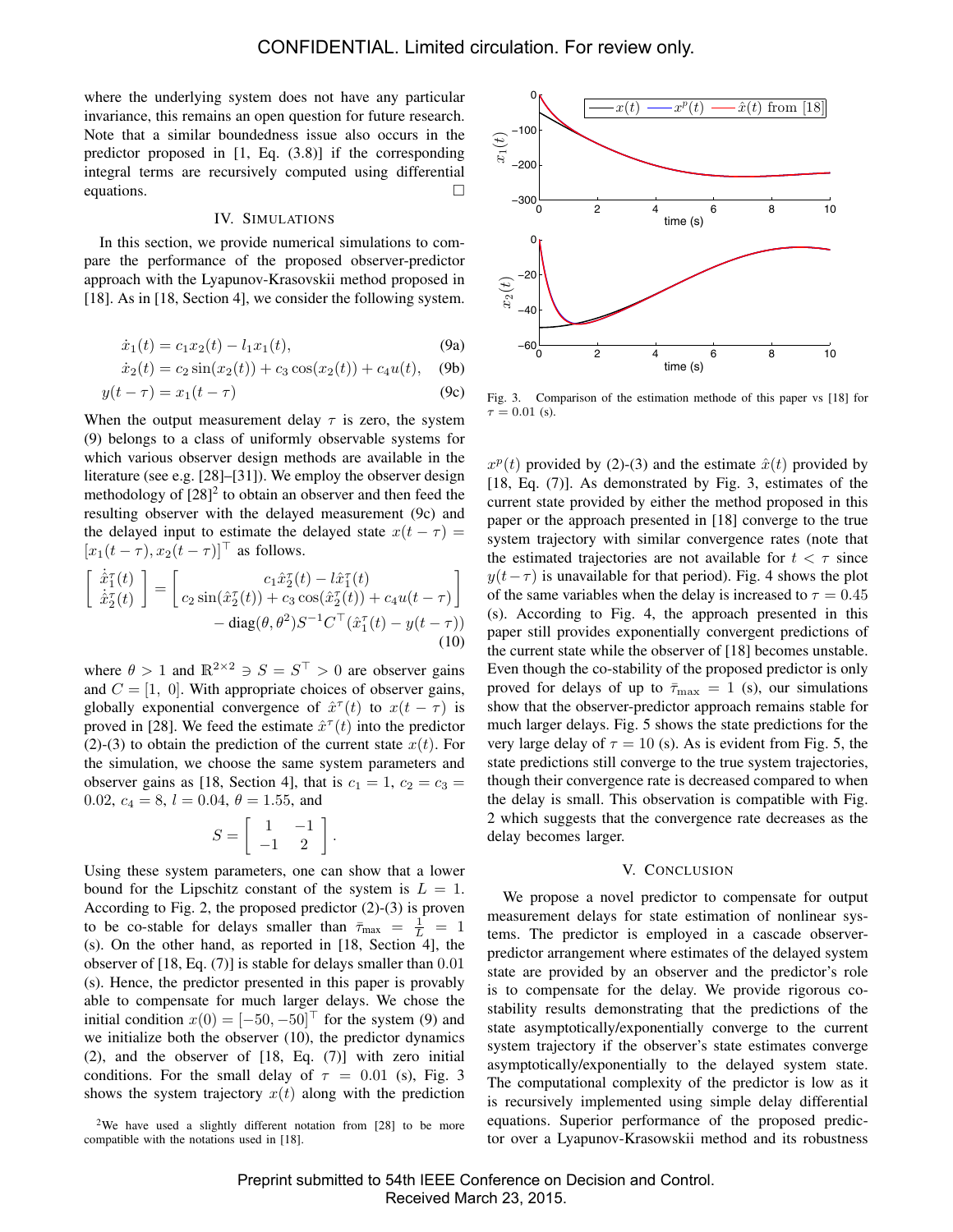

Fig. 4. Comparison of the estimation methode of this paper vs [18] for  $\tau = 0.45$  (s).



Fig. 5. Performance of the estimation methode of this paper for  $\tau = 10$ (s).

against large measurement delays are demonstrated using numerical simulations. Methods to ensure boundedness of the internal state of the predictor in the presence of input noise as well as chaining multiple copies of the predictor to compensate for larger delays potential topics for future research.

# **APPENDIX**

*Proof of Theorem 1:*

The proof is inspired by the proof of [1, Lemma 3.3]. Integrating the sides of (1) from  $t - \tau$  to t yields

$$
x(t) = x(t - \tau) + \int_{t-\tau}^{t} f(x(s), u(s))ds.
$$
 (11)

Similarly, integrating the sides of (2) from  $t - \tau$  to t and replacing into  $(3)$ , it is easy to see that the predictor  $(2)-(3)$  can be rewritten into the following integral formulation

$$
x^{p}(t) = \hat{x}^{\tau}(t) + \int_{t-\tau}^{t} f(x^{p}(s), u(s))ds, \quad t \ge \tau \quad (12)
$$

with the initial condition  $x^p|_{[0,\tau]} = \hat{x}_0^p|_{[0,\tau]} := \hat{x}^\tau(\tau) + \delta(\tau) \delta(0)$ . Using (12) and (11) and resorting to Assumption 2 we have

$$
|x^{p}(t) - x(t)| = |\hat{x}^{\tau}(t) - x(t - \tau)|
$$
  
+ 
$$
\int_{t-\tau}^{t} (f(x^{p}(s), u(s)) - f(x(s), u(s))) ds|
$$
  

$$
\leq |\hat{x}^{\tau}(t) - x(t - \tau)|
$$
  
+ 
$$
\int_{t-\tau}^{t} |f(x^{p}(s), u(s)) - f(x(s), u(s))| ds
$$
  

$$
\leq |\hat{x}^{\tau}(t) - x(t - \tau)| + L \int_{t-\tau}^{t} |x^{p}(s) - x(s)| ds
$$

Multiplying by  $\exp(\sigma t)$  on both sides we have

$$
\exp(\sigma t)|x^p(t) - x(t)| \le \exp(\sigma t)|\hat{x}^\tau(t) - x(t-\tau)| \quad (13)
$$

$$
+ L \exp(\sigma t) \int_{t-\tau}^t |x^p(s) - x(s)| ds.
$$

On the other hand, we have

$$
\int_{t-\tau}^{t} |x^p(s) - x(s)| ds = \int_{t-\tau}^{t} \exp(\sigma(s-s)) |x^p(s) - x(s)| ds
$$
  
\n
$$
\leq \sup_{t-\tau \leq s \leq t} \left( \exp(\sigma s) |x^p(s) - x(s)| \right) \int_{t-\tau}^{t} \exp(-\sigma s) ds
$$
  
\n
$$
= \exp(-\sigma t) \frac{\exp(\sigma \tau) - 1}{\sigma} \sup_{t-\tau \leq s \leq t} \left( \exp(\sigma s) |x^p(s) - x(s)| \right).
$$
\n(14)

Using  $(13)$  and  $(14)$  we have

$$
\exp(\sigma t)|x^p(t) - x(t)| \le \qquad (15)
$$
  
\n
$$
\exp(\sigma t)|\hat{x}^{\tau}(t) - x(t - \tau)|
$$
  
\n
$$
+ L \frac{\exp(\sigma \tau) - 1}{\sigma} \sup_{t - \tau \le s \le t} (\exp(\sigma s)|x^p(s) - x(s)|))
$$

Assuming  $t \geq \tau$  and taking the supremum over t in (15) we have

$$
\sup_{\tau \le s \le t} (\exp(\sigma s)|x^p(s) - x(s)|) \le \tag{16}
$$
\n
$$
\sup_{\tau \le s \le t} (\exp(\sigma s)|\hat{x}^\tau(s) - x(s - \tau)|)
$$
\n
$$
+ L \frac{\exp(\sigma \tau) - 1}{\sigma} \sup_{0 \le s \le t} (\exp(\sigma s)|x^p(s) - x(s)|))
$$

Now, we have two cases depending on the time at which the supremum occurs.

*Case* 1 (supremum occurs in  $[0, \tau]$ ): If  $\sup \left( \exp(\sigma s) | x^p(s) - x(s) | \right)$ 0≤s≤t  $=$  sup  $(\exp(\sigma s)|x^p(s) -$ 0≤s≤τ

Preprint submitted to 54th IEEE Conference on Decision and Control. Received March 23, 2015.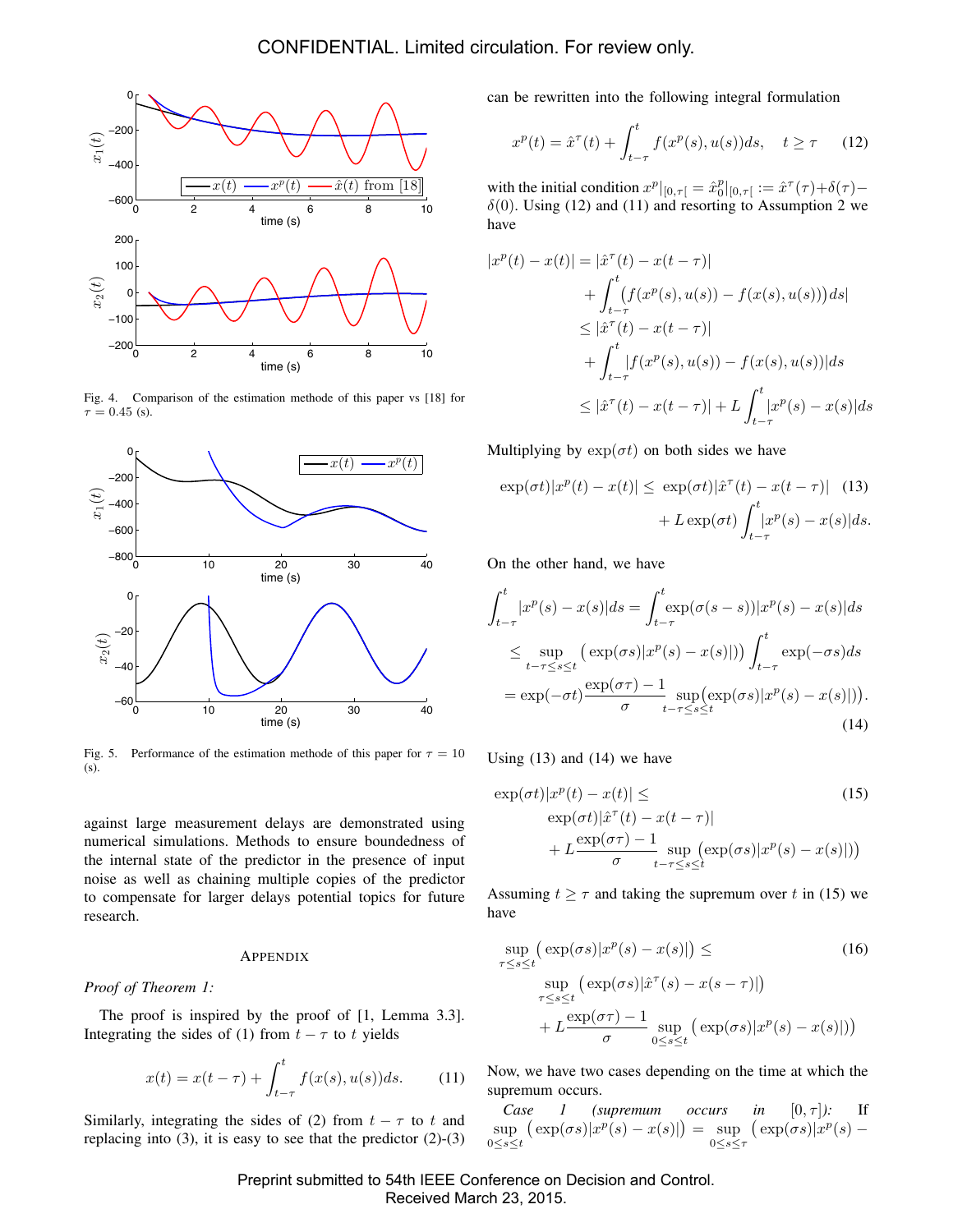$x(s)$ ) then (16) simplifies to

$$
\sup_{\tau \le s \le t} \left( \exp(\sigma s) |x^p(s) - x(s)| \right) \le
$$
\n
$$
\sup_{\tau \le s \le t} \left( \exp(\sigma s) |\hat{x}^\tau(s) - x(s - \tau)| \right)
$$
\n
$$
+ L \frac{\exp(\sigma \tau) - 1}{\sigma} \sup_{0 \le s \le \tau} \left( \exp(\sigma s) |x^p(s) - x(s)| \right)
$$
\n
$$
\le \frac{\sigma}{\sigma - L(\exp(\sigma \tau) - 1)} \sup_{\tau \le s \le t} \left( \exp(\sigma s) |\hat{x}^\tau(s) - x(s - \tau)| \right)
$$
\n
$$
+ \sup_{0 \le s \le \tau} \left( \exp(\sigma s) |x^p(s) - x(s)| \right) \tag{17}
$$

where the last inequality is derived using (4) which implies  $\frac{\sigma}{\sigma - L(\exp(\sigma \tau) - 1)} > 1.$ 

*Case 2 (supremum occurs in* [τ, t]*):* If  $\sup_{s \leq s \leq t} (\exp(\sigma s) | x^p(s) - x(s) |) = \sup_{\tau \leq s \leq t}$ 0≤s≤t  $(\exp(\sigma s)|x^p(s)$  $x(s)$ ) then (16) is simplifies to

$$
\sup_{\tau \le s \le t} \left( \exp(\sigma s) |x^p(s) - x(s)| \right) \le
$$
\n
$$
\frac{\sigma}{\sigma - L(\exp(\sigma \tau) - 1)} \sup_{\tau \le s \le t} \left( \exp(\sigma s) | \hat{x}^\tau(s) - x(s - \tau) | \right)
$$
\n
$$
\le \frac{\sigma}{\sigma - L(\exp(\sigma \tau) - 1)} \sup_{\tau \le s \le t} \left( \exp(\sigma s) | \hat{x}^\tau(s) - x(s - \tau) | \right)
$$
\n
$$
+ \sup \left( \exp(\sigma s) | x^p(s) - x(s) | \right) \right) \tag{18}
$$

$$
+\sup_{0\leq s\leq \tau} \left( \exp(\sigma s) |x^{\nu}(s) - x(s)| \right) \tag{18}
$$

Combining (17) and (18) and noting that  $\exp(\sigma t)|x^p(t) |x(t)| \leq \sup_{s \to s} (\exp(\sigma s) |x^p(s) - x(s)|)$  yields  $\tau \leq s \leq t$ 

$$
|x^{p}(t) - x(t)| \leq \frac{\sigma}{\sigma - L(\exp(\sigma\tau) - 1)} \sup_{\tau \leq s \leq t} (\exp(\sigma(s - t))|\hat{x}^{\tau}(s) - x(s - \tau)|)
$$
  
+ 
$$
\exp(-\sigma t) \sup_{0 \leq s \leq \tau} (\exp(\sigma s)|x^{p}(s) - x(s)|))
$$

for all  $t \geq \tau$  as claimed in (5).

# *Proof of Corollary 1:*

Assume that  $|\hat{x}^{\tau}(t) - x(t - \tau)| \leq c$  for some  $c \geq 0$  and all  $t \geq \tau$ . By (5) we have  $|x^p(t) - x(t)| \leq Ac + B$  for all  $t \geq \tau$ . This proves that the predictor is co-stable.

Assume  $\lim_{t \to \infty} |\hat{x}^{\tau}(t) - x(t - \tau)| = 0$ . Then for all  $\epsilon_{\tau} >$ 0, there exists a  $T_{\tau}$  such that for all  $t \geq T_{\tau}$  we have  $|\hat{x}^{\tau}(t) - x(t - \tau)|$  <  $\epsilon_{\tau}$ . By (5) we have  $|x^p(t)$  $x(t)$   $\leq$  A sup  $(\exp(\sigma(s-t))|\hat{x}^{\tau}(s) - x(s-\tau)|) +$  $\tau \leq s \leq t$  $B \exp(-\sigma t) < A\epsilon_{\tau} \sup_{\tau \leq s \leq t}$  $(\exp(\sigma(s-t))) + B \exp(-\sigma t)$  $A\epsilon_{\tau} + B \exp(-\sigma t)$  for all  $t \geq T_{\tau}$ . For a given  $\epsilon > 0$ , choose  $\epsilon_{\tau}$  small enough and  $T^*$  large enough such that  $A\epsilon_{\tau} + B \exp(-\sigma T^*) < \epsilon$  (such  $\epsilon_{\tau}$  and  $T^*$  always exist). We have  $|x^p(t) - x(t)| < \epsilon$  for all  $t \ge \max(T^*, T_\tau)$  which means that  $\lim_{t\to\infty} |x^p(t) - x(t)| = 0$ . This proves that the predictor is asymptotically co-stable.

If the estimation error  $\hat{x}^{\tau}(t) - x(t - \tau)$  converges exponentially to zero then there exist  $A_0, \alpha > 0$  such that

 $|\hat{x}^{\tau}(t) - x(t-\tau)| \leq A_0 |\hat{x}^{\tau}(\tau) - x(0)| \exp(-\alpha t)$  for all  $t \geq \tau$ . This yields

$$
\sup_{\tau \le s \le t} \left( \exp(\sigma(s-t)) |\hat{x}^{\tau}(s) - x(s-\tau)| \right)
$$
  
\n
$$
\le A_0 |\hat{x}^{\tau}(\tau) - x(0)| \exp(-(\sigma + \alpha)t) \sup_{\tau \le s \le t} \exp(\sigma(s))
$$
  
\n
$$
\le A_0 |\hat{x}^{\tau}(\tau) - x(0)| \exp(-\alpha t). \tag{19}
$$

for all  $t \geq \tau$ . Substituting (19) into (5) implies that  $|x^p(t) |x(t)| \leq A \exp(-\bar{\alpha}t)$  for all  $t \geq \tau$  where  $\bar{\alpha} = \min(\sigma, \alpha)$  and  $\bar{A} = AA_0 |\hat{x}^\tau(\tau) - x(0)| \exp((\bar{\alpha} - \alpha)\tau) + B \exp((\bar{\alpha} - \sigma)\tau).$ This shows that the predictor is exponentially co-stable and completes the proof.

#### **REFERENCES**

- [1] T. Ahmed-Ali, I. Karafyllis, and F. Lamnabhi-Lagarrigue, "Global exponential sampled-data observers for nonlinear systems with delayed measurements," *Systems & Control Letters*, vol. 62, no. 7, pp. 539– 549, 2013.
- [2] B. Khaleghi, A. Khamis, F. O. Karray, and S. N. Razavi, "Multisensor data fusion: A review of the state-of-the-art," *Information Fusion*, vol. 14, no. 1, pp. 28–44, 2013.
- [3] F. Deza, E. Busvelle, J. Gauthier, and D. Rakotopara, "High gain estimation for nonlinear systems," *Systems & Control letters*, vol. 18, no. 4, pp. 295–299, 1992.
- [4] W. H. Heemels, A. R. Teel, N. van de Wouw, and D. Nesic, "Networked control systems with communication constraints: Tradeoffs between transmission intervals, delays and performance," *IEEE Trans. Automatic Control*, vol. 55, no. 8, pp. 1781–1796, 2010.
- [5] H. Hammouri, M. Nadri, and R. Mota, "Constant gain observer for continuous-discrete time uniformly observable systems," in *Proc. IEEE Conf. Decision and Control*, 2006, pp. 5406–5411.
- [6] I. Karafyllis and C. Kravaris, "From continuous-time design to sampled-data design of observers," *IEEE Trans. Automatic Control*, vol. 54, no. 9, pp. 2169–2174, 2009.
- [7] A. Khosravian, J. Trumpf, R. Mahony, and T. Hamel, "Recursive attitude estimation in the presence of multi-rate and multi-delay vector measurements," in *Proc. American Control Conference*, July 2015, (to appear).
- [8] —, "Velocity aided attitude estimation on SO(3) with sensor delay," in *Proc. IEEE Conf. on Decision and Control*, December 2014.
- [9] A. W. Olbrot, "Observability and observers for a class of linear systems with delays," *IEEE Trans. Automatic Control*, vol. 26, no. 2, pp. 513– 517, 1981.
- [10] M. Boutayeb, "Observers design for linear time-delay systems," *Systems & Control Letters*, vol. 44, no. 2, pp. 103–109, 2001.
- [11] M. Fliess and H. Mounier, "Controllability and observability of linear delay systems: an algebraic approach," *ESAIM: Control, Optimisation and Calculus of Variations*, vol. 3, pp. 301–314, 1998.
- [12] E. Lee and A. Olbrot, "Observability and related structural results for linear hereditary systems," *International Journal of Control*, vol. 34, no. 6, pp. 1061–1078, 1981.
- [13] L. A. Márquez-Martínez, C. H. Moog, and M. Velasco-Villa, "Observability and observers for nonlinear systems with time delays," *Kybernetika*, vol. 38, no. 4, pp. 445–456, 2002.
- [14] O. J. Smith, "Closer control of loops with dead time," *Chemical Engineering Progress*, vol. 53, no. 5, pp. 217–219, 1957.
- [15] D. W. Clarke, C. Mohtadi, and P. Tuffs, "Generalized predictive controlpart i and ii," *Automatica*, vol. 23, no. 2, pp. 137–148, 1987.
- [16] T. Ahmed-Ali, E. Cherrier, and F. Lamnabhi-Lagarrigue, "Cascade high gain predictors for a class of nonlinear systems," *IEEE Trans. Automatic Control*, vol. 57, no. 1, pp. 221–226, 2012.
- [17] S. Bahrami and M. Namvar, "Delay compensation in global estimation of rigid-body attitude under biased velocity measurement," in *Proc. IEEE Conf. on Decision and Control*, December 2014.
- [18] V. Van Assche, T. Ahmed-Ali, C. Hann, and F. Lamnabhi-Lagarrigue, "High gain observer design for nonlinear systems with time varying delayed measurements," in *IFAC World congress*, 2011, pp. 692–696.
- [19] W. Aggoune, M. Boutayeb, and M. Darouach, "Observers design for a class of nonlinear systems with time-varying delay," in *Proc. IEEE Conf. on Decision and Control*, vol. 3, 1999, pp. 2912–2913.

Preprint submitted to 54th IEEE Conference on Decision and Control. Received March 23, 2015.